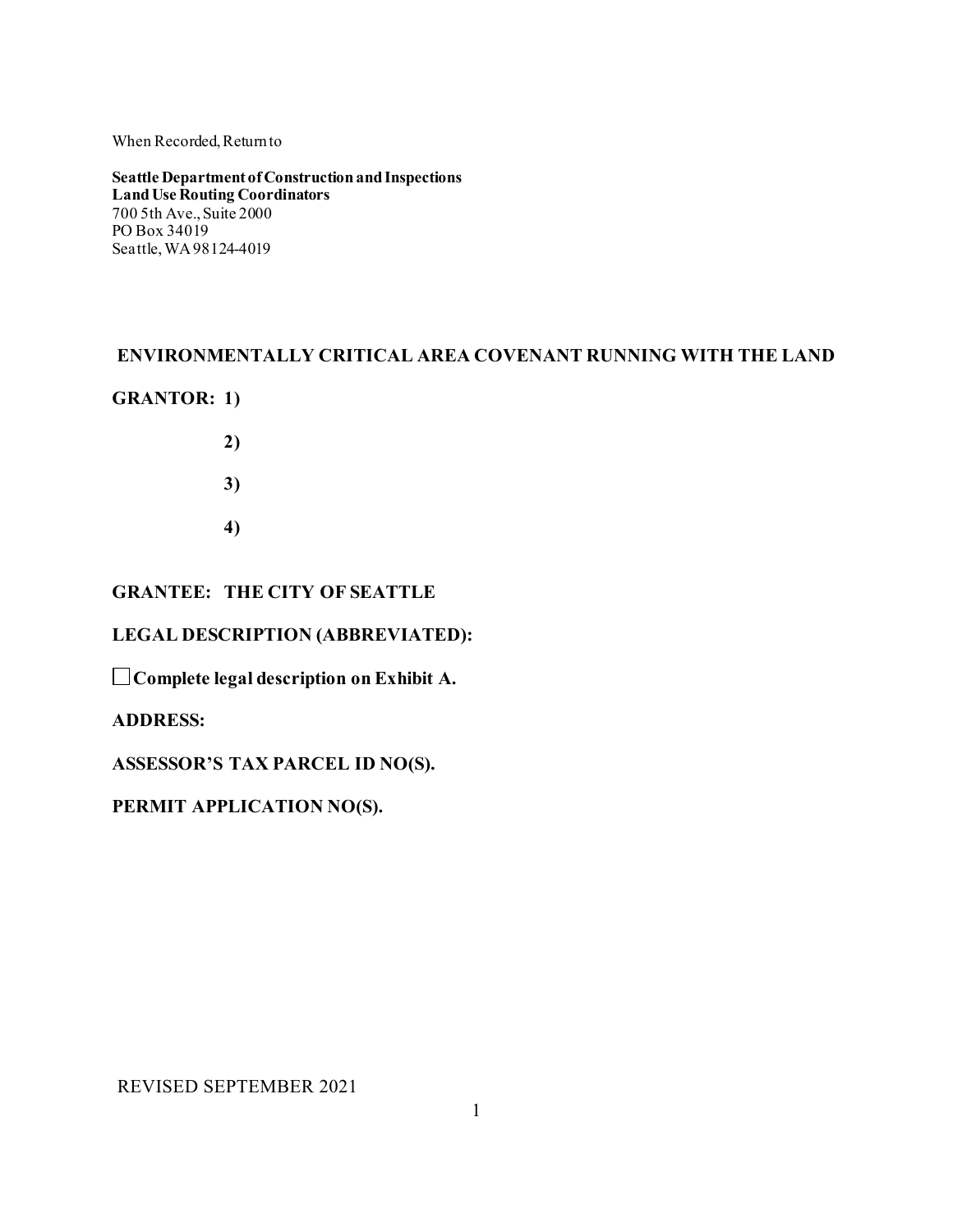#### **ENVIRONMENTALLY CRITICAL AREA COVENANT RUNNING WITH THE LAND**

This covenant ("Covenant") is executed in favor of the City of Seattle ("Grantee") by the undersigned Owner(s) ("Grantor") of the real property described on Exhibit A (the "Property"). The undersigned warrant( $s$ ) that all owners of the Property have executed this document.

The Grantor acknowledges that the Property or a portion of the Property is located in an environmentally critical area as described in SMC Chapter 25.09 and is subject to the provisions of SMC Chapter 25.09 and the rules and regulations adopted by the Director of Construction and Inspections. The City has approved an application for pursuant to permit No. subject to certain conditions, many of which are memorialized in this Covenant. The property for which permit No. was approved is depicted in Exhibit B.

# **LIMITATION ON DEVELOPMENT AND LAND-DISTURBING ACTIVITIES; PERMANENT CONDITIONS**

Grantor understands and acknowledges the following:

The environmentally critical areas and any associated buffers (together referred to as the "Covenant Area") on the Property are identified in Exhibit B.

Land disturbing activities (such as construction, excavation, or grading) in the Covenant Area may require City permits and may not occur except as otherwise permitted by SMC Chapter 25.09.

Development and all associated land disturbing activity is restricted to the areas outside the Covenant Area.

The Covenant area shall not be considered for development credit in future subdivision or development proposals for the Property.

Removal and clearing of trees and other vegetation and actions detrimental to trees, such as tree-topping, are not permitted in the Covenant Area, except as otherwise permitted by SMC Chapter 25.09.

Grantor shall maintain permanent visible markers delineating the Covenant Area boundaries, if required. The locations of the required permanent markers are depicted on Exhibit B.

[Add here any conditions specific to the ECA at issue in the project as directed by SDCI staff.]

This Covenant shall not be construed as a complete disclosure of all environmentally critical areas, associated limitations, or restrictions that may apply to future use or development of the Property.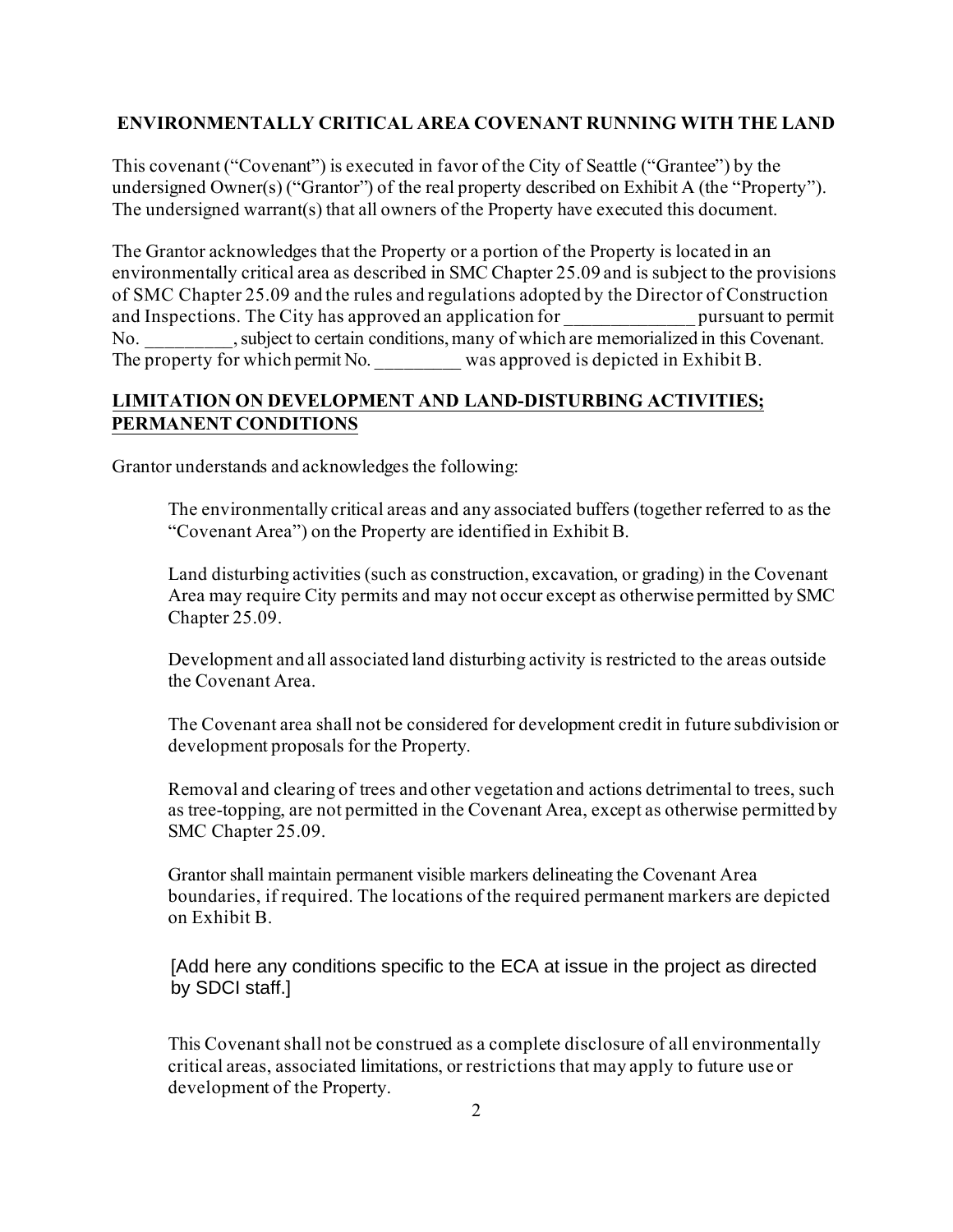# **RIGHT TO ENTER**

This Covenant shall not be interpreted to prohibit entry to, or the use and maintenance consistent with SMC Chapter 25.09 of, the Covenant Area.

# **VIOLATIONS**

If the City determines that a violation of this Covenant is occurring, has occurred, or is threatened, the City may demand corrective action sufficient to cure the violation, including without limitation, restoration or remediation of the Covenant Area and removal of any improvements not permitted by the City. The City reserves its existing rights at law and equity with respect to any violation of this Covenant by the Owner.

# **RECORDING**

This Covenant shall be recorded in the real estate records of the King County Recorder's Office.

# **RUNNING COVENANT**

Grantor intends that this Covenant shall run with the land and be binding on the Grantor and on the Grantor's heirs, successors, and assigns.

# **SEVERABILITY**

If any provision of this Covenant is held invalid, the remainder of the Covenant is not affected. If the application of this Covenant to any person or circumstance is held invalid, the application of the Covenant to other persons or circumstances is not affected.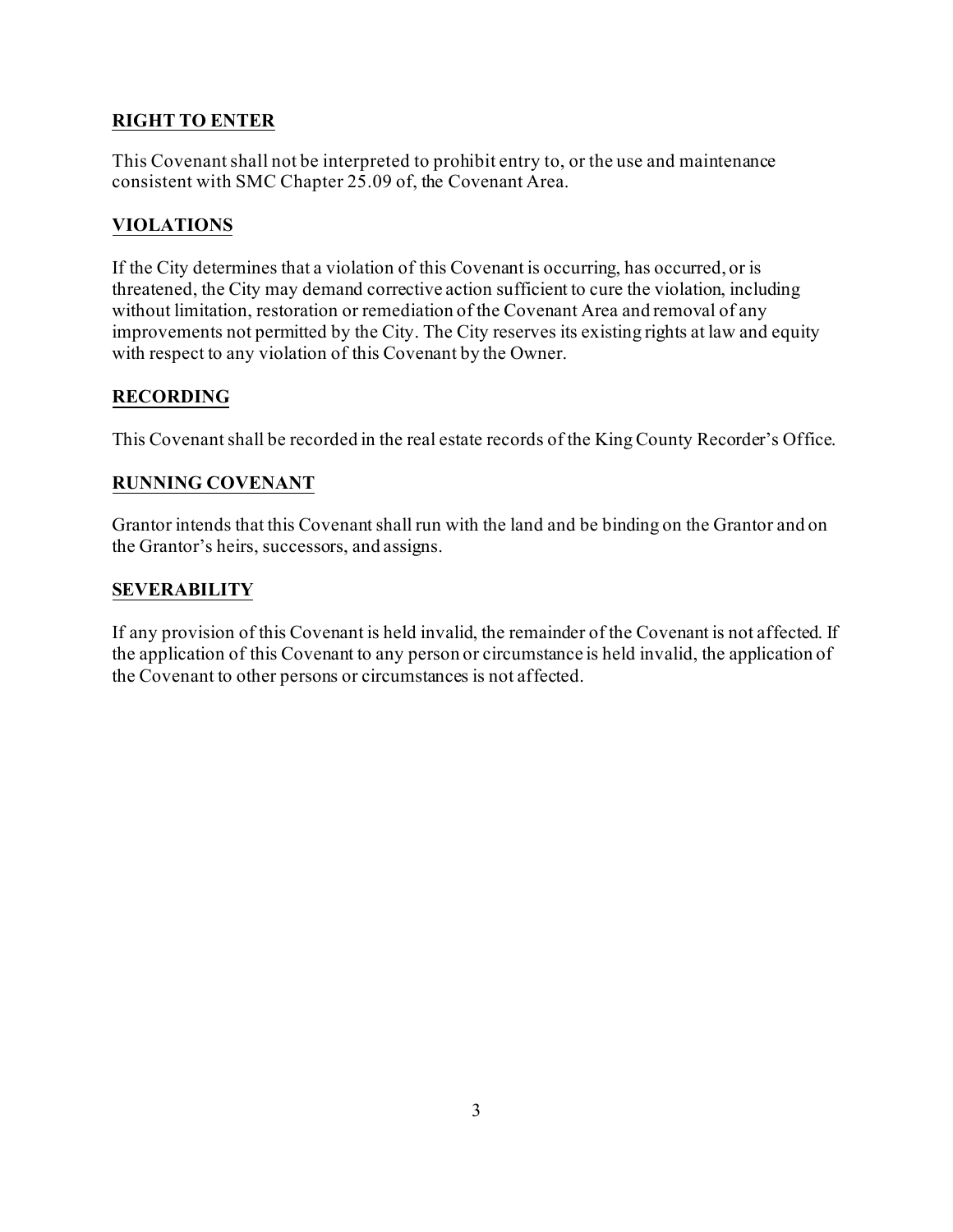# **SIGNATURES, ACKNOWLEDGEMENTS AND NOTARY**

# **(INDIVIDUAL—attach more pages if needed)**

| the control of the control of the control of<br>Owner/Grantor<br>Printed Name | State of Washington<br>County of<br>I certify that I know or have satisfactory evidence that<br>purposes mentioned in the instrument.<br>Date: | $\sum$<br>is the person who appeared before me,<br>and said person acknowledged that he/she signed this instrument and<br>acknowledged it to be his/her free and voluntary act for the uses and<br>NOTARY PUBLIC in and for the State<br>Residing at<br>My commission expires:<br>PRINT NAME: |  |
|-------------------------------------------------------------------------------|------------------------------------------------------------------------------------------------------------------------------------------------|-----------------------------------------------------------------------------------------------------------------------------------------------------------------------------------------------------------------------------------------------------------------------------------------------|--|
|                                                                               |                                                                                                                                                | Use this space for Notary Seal                                                                                                                                                                                                                                                                |  |
|                                                                               | State of Washington                                                                                                                            | ) ss<br>$\lambda$                                                                                                                                                                                                                                                                             |  |
| Owner/Grantor<br><b>Printed Name</b>                                          |                                                                                                                                                | I certify that I know or have satisfactory evidence that<br>is the person who appeared before me,<br>and said person acknowledged that he/she signed this instrument and                                                                                                                      |  |
|                                                                               | purposes mentioned in the instrument.<br>Date:                                                                                                 | acknowledged it to be his/her free and voluntary act for the uses and<br>NOTARY PUBLIC in and for the State<br>Residing at<br>My commission expires:<br>PRINT NAME:                                                                                                                           |  |

Use this space for Notary Seal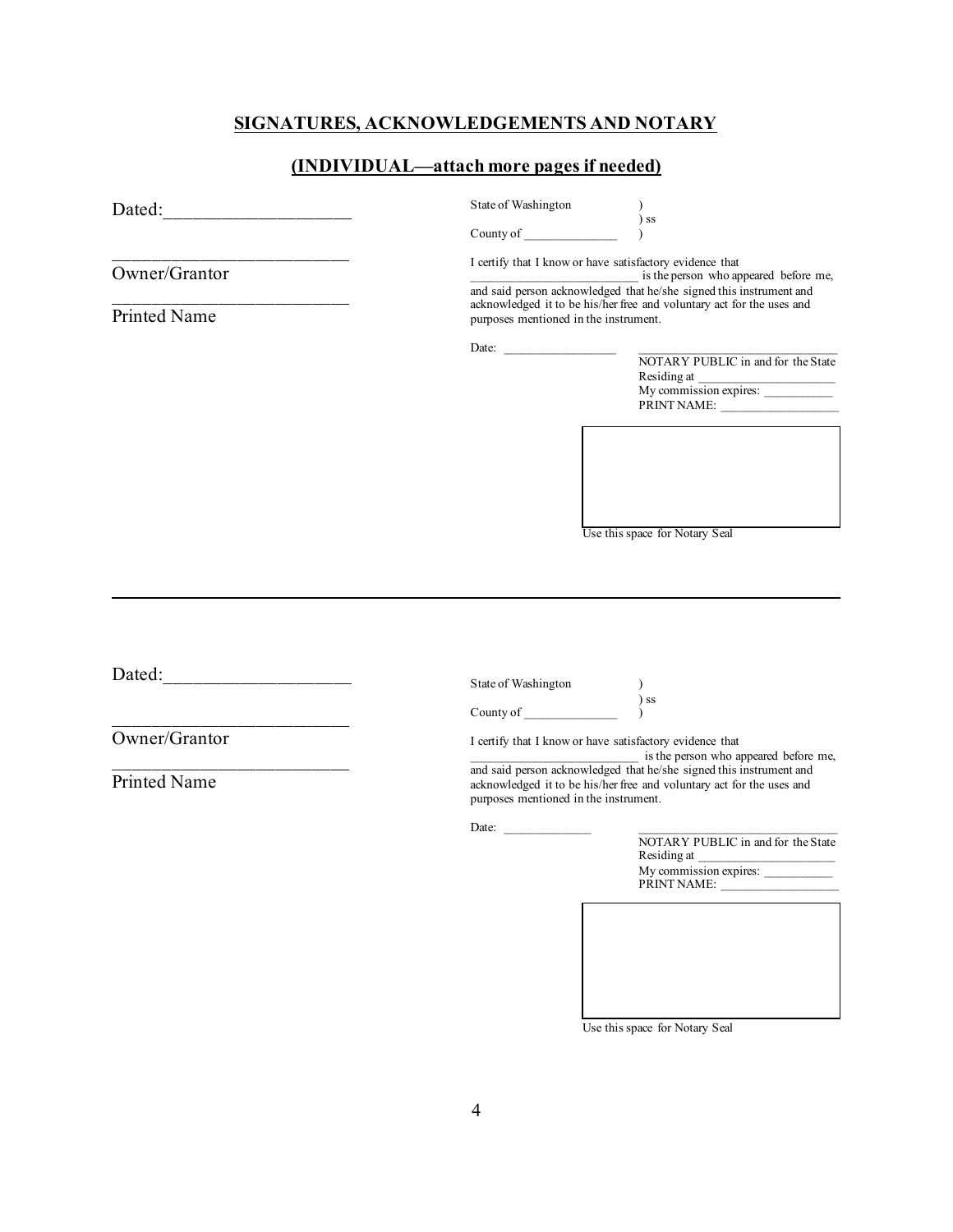#### **SIGNATURES, ACKNOWLEDGEMENTS AND NOTARY**

# **(CORPORATE OWNER, PARTNERSHIP OWNER, LIMITED LIABILITY COMPANY OWNER/OTHER LEGAL ENTITY OWNER – attach more pages if needed)**

| Dated:<br><u> 1980 - Jan Barbarat, manala</u>                                                                                 | State of Washington                                                                                                                                                                                                                                                                                                                                                                                                                                                            | $\lambda$                                                                                  |
|-------------------------------------------------------------------------------------------------------------------------------|--------------------------------------------------------------------------------------------------------------------------------------------------------------------------------------------------------------------------------------------------------------------------------------------------------------------------------------------------------------------------------------------------------------------------------------------------------------------------------|--------------------------------------------------------------------------------------------|
|                                                                                                                               |                                                                                                                                                                                                                                                                                                                                                                                                                                                                                | $\sum$                                                                                     |
| Owner/Grantor                                                                                                                 | I certify that I know or have satisfactory evidence that<br>is the person who appeared before me,<br>and said person acknowledged that he/she signed this instrument, on oath<br>stated that he/she was authorized to execute the instrument and<br>acknowledged it as the<br>documentation of the state of officer, personal and type of authority, e.g. partner, trustee, title of officer, personal<br>representative, guardian, attorney in fact for a principal, etc.) of |                                                                                            |
| By<br><u> 1989 - Johann Barn, mars eta bainar eta industrial eta erromania eta erromania eta erromania eta erromania e</u>    | $\frac{1}{\text{behalf of whom instrument was executed})$ , to be the free and voluntary<br>act of such party for the uses and purposes mentioned in the instrument.                                                                                                                                                                                                                                                                                                           |                                                                                            |
| the control of the control of the control of the control of the control of                                                    | Date: $\qquad \qquad$                                                                                                                                                                                                                                                                                                                                                                                                                                                          | NOTARY PUBLIC in and for the State                                                         |
| <b>Printed Name</b>                                                                                                           |                                                                                                                                                                                                                                                                                                                                                                                                                                                                                | Residing at<br>My commission expires:                                                      |
| Its<br><u> 1989 - Johann John Stoff, deutscher Stoffen und der Stoffen und der Stoffen und der Stoffen und der Stoffen un</u> |                                                                                                                                                                                                                                                                                                                                                                                                                                                                                | PRINT NAME:                                                                                |
|                                                                                                                               |                                                                                                                                                                                                                                                                                                                                                                                                                                                                                | Use this space for Notary Seal                                                             |
| Dated:                                                                                                                        | State of Washington                                                                                                                                                                                                                                                                                                                                                                                                                                                            | $\mathcal{L}$                                                                              |
|                                                                                                                               | County of                                                                                                                                                                                                                                                                                                                                                                                                                                                                      | $)$ ss                                                                                     |
|                                                                                                                               | I certify that I know or have satisfactory evidence that<br>is the person who appeared before me, and<br>said person acknowledged that he/she signed this instrument, on oath<br>stated that he/she was authorized to execute the instrument and<br>acknowledged it as the<br><u>_________________________________</u> (type of authority,                                                                                                                                     |                                                                                            |
| Owner/Grantor                                                                                                                 | e.g., partner, trustee, title of officer, personal representative, guardian,<br>attorney in fact for a principal, etc.) of<br>(name of owner/                                                                                                                                                                                                                                                                                                                                  |                                                                                            |
| By                                                                                                                            | entity on behalf of whom instrument was executed), to be the free and<br>voluntary act of such party for the uses and purposes mentioned in the<br>instrument.                                                                                                                                                                                                                                                                                                                 |                                                                                            |
| Printed Name                                                                                                                  | Date:                                                                                                                                                                                                                                                                                                                                                                                                                                                                          | NOTARY PUBLIC in and for the State<br>Residing at<br>My commission expires:<br>PRINT NAME: |
| Its $\qquad \qquad$                                                                                                           |                                                                                                                                                                                                                                                                                                                                                                                                                                                                                |                                                                                            |

Use this space for Notary Seal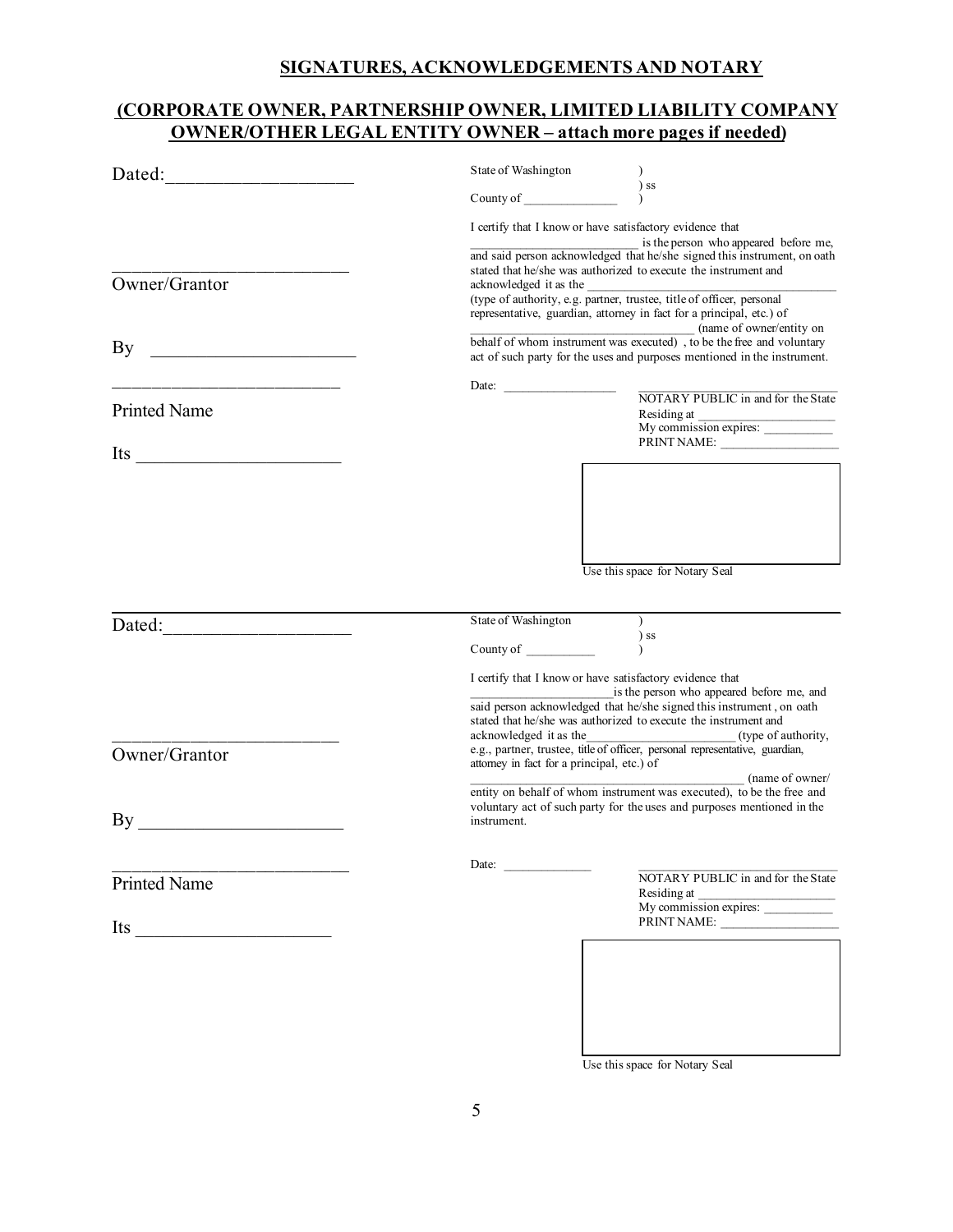# **EXHIBIT A TO ENVIRONMENTALLY CRITICAL AREA COVENANT COMPLETE LEGAL DESCRIPTION OF PROPERTY SUBJECT TO COVENANT**: